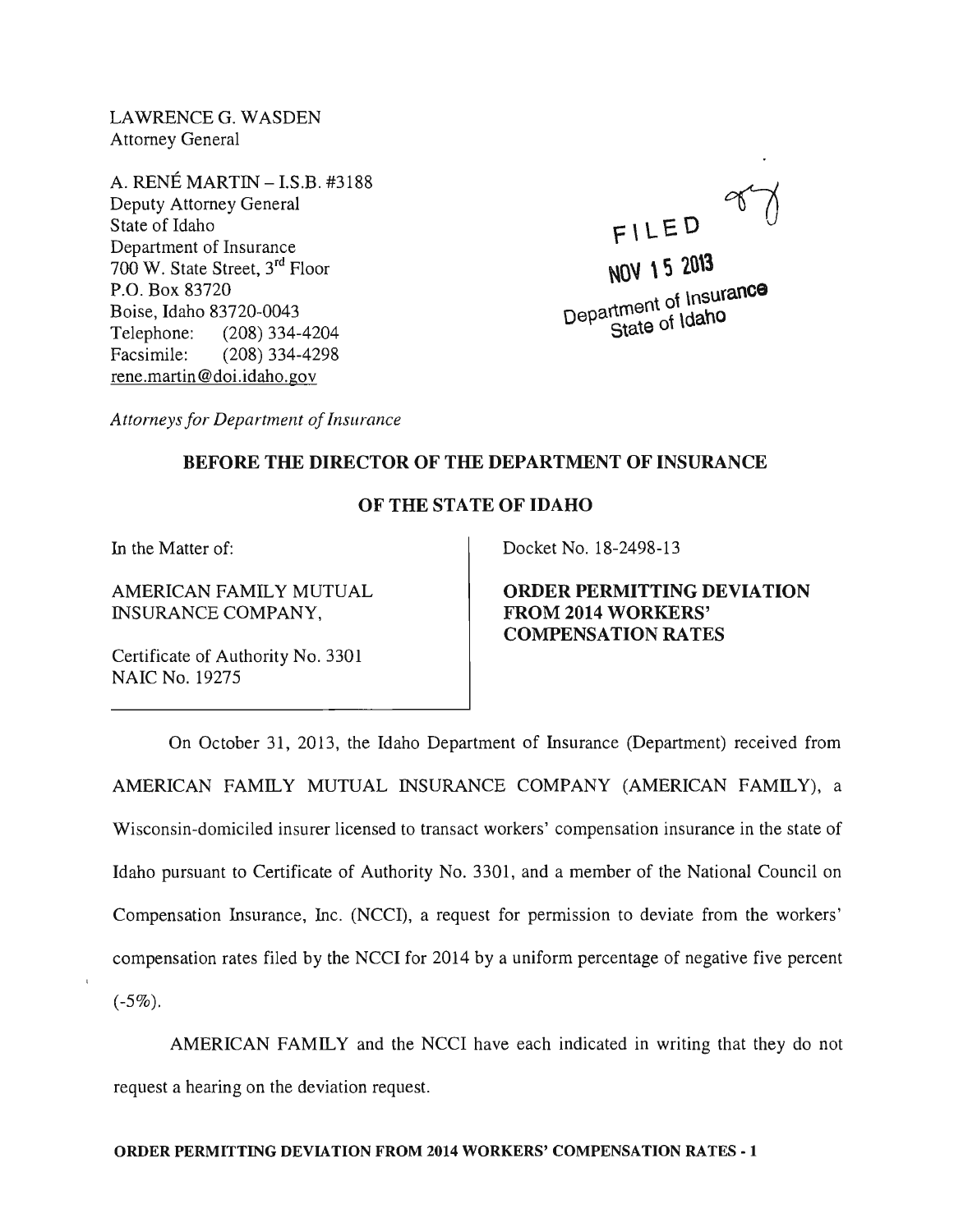The Department's Director (Director), having reviewed and being fully apprised of AMERICAN FAMILY's request to deviate from the Idaho workers' compensation premium rates filed by the NCCI for 2014, and the requirements of Idaho Code § 41-1614, has determined that the requested rate deviation is justified.

NOW, THEREFORE, IT IS HEREBY ORDERED, pursuant to Idaho Code § 41-1614, that AMERICAN FAMILY's request for a uniform percentage deviation of negative five percent (-5%) from the workers' compensation rates filed by the NCCI for 2014, exclusive of terrorism rates, is GRANTED. This deviation from the Idaho workers' compensation premium rates filed by the NCCI for 2014 shall take effect on January 1,2014, and shall remain in effect for one year from that date unless terminated sooner with the approval of the Director.

DATED this **6 <sup>11</sup>** ay of November, 2013.

STATE OF IDAHO DEPARTMENT OF INSURANCE

Saw Jeal Director